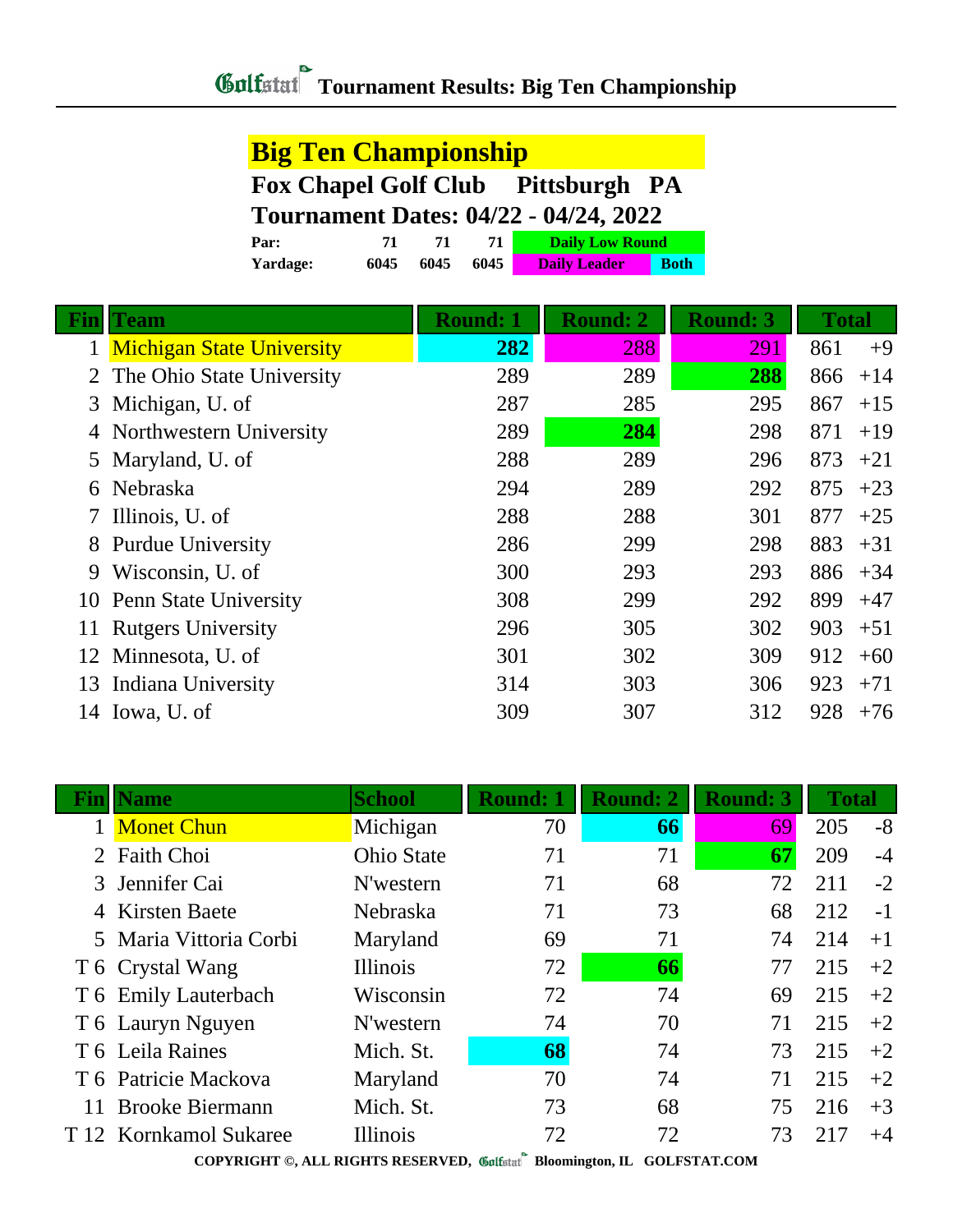| Fin  | <b>Name</b>               | <b>School</b>     | <b>Round: 1</b> | <b>Round: 2</b> | <b>Round: 3</b> | <b>Total</b> |
|------|---------------------------|-------------------|-----------------|-----------------|-----------------|--------------|
|      | T 12 Valentina Rossi      | Mich. St.         | 71              | 74              | 72              | 217<br>$+4$  |
|      | T 14 Panassaya Somchit    | Maryland          | 72              | 70              | 76              | 218<br>$+5$  |
|      | T 14 Valery Plata         | Mich. St.         | 72              | 75              | 71              | 218<br>$+5$  |
| 16   | Inez Wanamarta            | Purdue            | 71              | 73              | 75              | 219<br>$+6$  |
| T 17 | Aneka Seumanutafa         | <b>Ohio State</b> | 74              | 72              | 74              | 220<br>$+7$  |
| T 17 | Isabel Sy                 | Illinois          | 70              | 73              | 77              | 220<br>$+7$  |
| T 17 | Katie Lu                  | Mich. St.         | 71              | 72              | 77              | 220<br>$+7$  |
| T 17 | <b>Lauren</b> Peter       | <b>Ohio State</b> | 72              | 74              | 74              | 220<br>$+7$  |
|      | T 17 Michaela Vavrova     | Nebraska          | 68              | 73              | 79              | 220<br>$+7$  |
| T 17 | Mikaela Schulz            | Michigan          | 73              | 74              | 73              | 220<br>$+7$  |
| T 17 | Rikke Nordvik             | Rutgers           | 71              | 73              | 76              | 220<br>$+7$  |
|      | T 24 Ale Phadungmartvorak | <b>Ohio State</b> | 76              | 72              | 73              | $+8$<br>221  |
| T 24 | Alise Knudson             | Illinois          | 74              | 73              | 74              | $+8$<br>221  |
|      | T 24 Chloe Chan           | Wisconsin         | 75              | 71              | 75              | $+8$<br>221  |
|      | T 24 Emily Hummer         | <b>Ohio State</b> | 75              | 73              | 73              | $+8$<br>221  |
|      | T 24 Kelly Sim            | N'western         | 73              | 73              | 75              | 221<br>$+8$  |
|      | T 24 Vanessa Bouvet       | Nebraska          | 78              | 71              | 72              | $+8$<br>221  |
|      | T 30 Ashley Lau           | Michigan          | 75              | 70              | 77              | 222<br>$+9$  |
|      | T 30 Danielle DuToit      | Purdue            | 69              | 72              | 81              | 222<br>$+9$  |
|      | T 30 Hailey Borja         | Michigan          | 79              | 71              | 72              | 222<br>$+9$  |
| T 33 | <b>Drew Nienhaus</b>      | Penn State        | 77              | 74              | 72              | 223<br>$+10$ |
|      | T 33 Kan Bunnabodee       | Purdue            | 74              | 78              | 71              | 223<br>$+10$ |
|      | T 33 Megan Whittaker      | Nebraska          | 77              | 72              | 74              | $223 + 10$   |
|      | T 36 Haylin Harris        | Mich. St.         | 73              | 76              | 75              | $224 + 11$   |
|      | T 36 Mathilde Delavallade | Penn State        | 75              | 74              | 75              | $224 + 11$   |
|      | T 38 Aine Donegan         | Indiana           | 77              | 75              | 73              | $225 + 12$   |
|      | T 38 Geraldine Wong       | Minnesota         | 74              | 76              | 75              | $225 + 12$   |
|      | T 38 Gia Feliciano        | Wisconsin         | 76              | 73              | 76              | $225 + 12$   |
|      | T 38 Jieni Li             | N'western         | 72              | 73              | 80              | $225 + 12$   |
|      | T 38 Kelly Su             | N'western         | 79              | 70              | 76              | $225 + 12$   |
|      | T 43 Ashley Kozlowski     | Purdue            | 76              | 76              | 74              | $226 + 13$   |
|      | T 43 Jillian Bourdage     | <b>Ohio State</b> | 72              | 76              | 78              | $226 + 13$   |
|      | T 43 Jocelyn Bruch        | Purdue            | 73              | 79              | 74              | $226 + 13$   |
|      | T 43 Leigha Devine        | Rutgers           | 73              | 77              | 76              | $226 + 13$   |
|      | T 43 Siyan Chen           | Illinois          | 74              | 77              | 75              | $226 + 13$   |

## Gulfstat Tournament Results: Big Ten Championship

 ${\bf \textbf{COPYRIGHT}\otimes,\textbf{ALL RIGHTS} RESERVED,\textbf{ "Gulfatat} }\textbf{ Bloomington, IL}\textbf{ GOLFSTAT. COM}$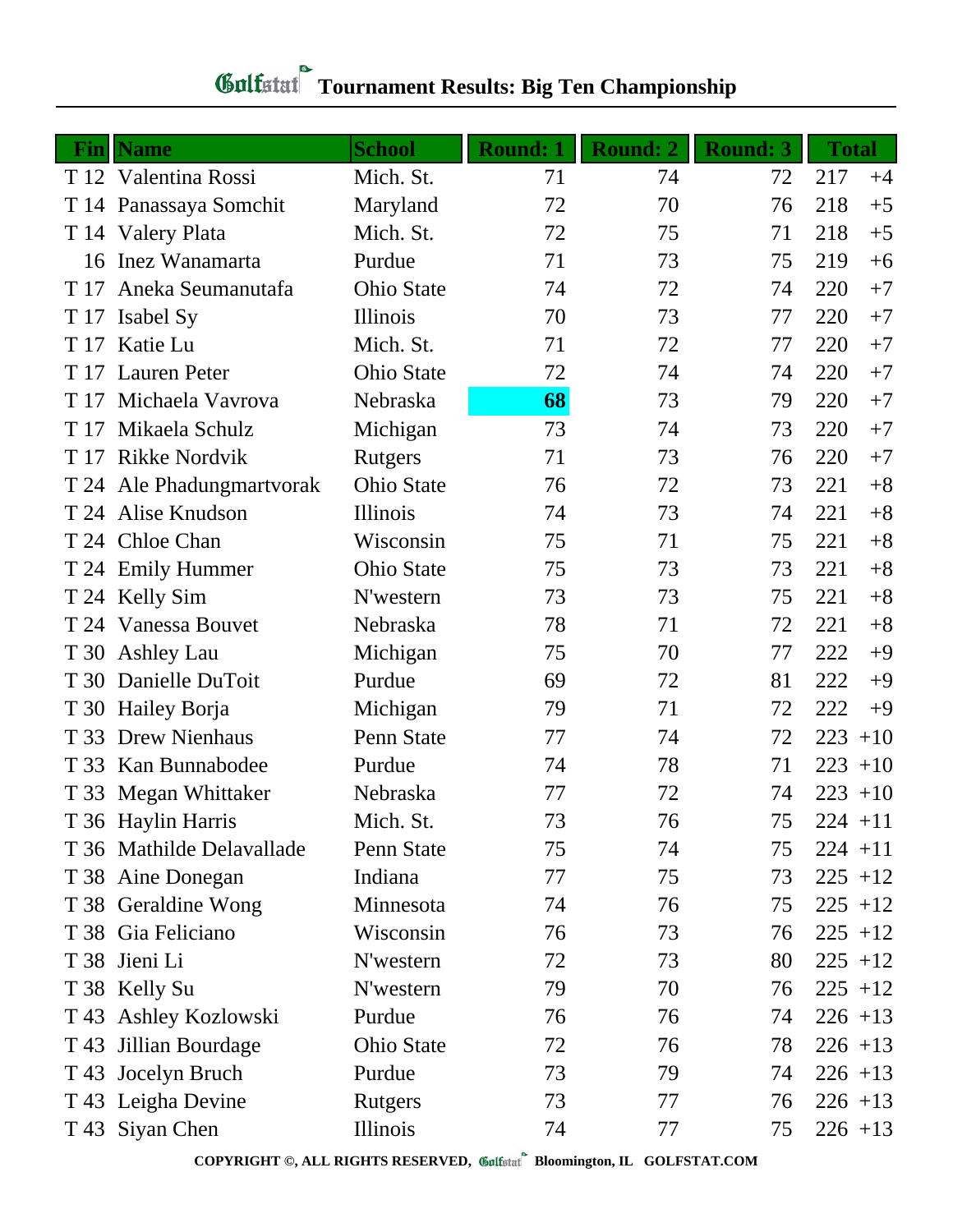|  |  | <b>Gulfstat</b> Tournament Results: Big Ten Championship |
|--|--|----------------------------------------------------------|
|  |  |                                                          |

| Fin  | <b>Name</b>               | <b>School</b>  | <b>Round: 1</b> | <b>Round: 2</b> | <b>Round: 3</b> | <b>Total</b> |
|------|---------------------------|----------------|-----------------|-----------------|-----------------|--------------|
|      | T 48 Ashley Kim           | Michigan       | 72              | 78              | 77              | $227 + 14$   |
|      | T 48 Katie Scheck         | Penn State     | 75              | 75              | 77              | $227 + 14$   |
|      | T 48 Nicole Ciskowski     | Wisconsin      | 77              | 71              | 79              | $227 + 14$   |
|      | T 48 Sophia Trombetta     | Michigan       | 70              | 78              | 79              | $227 + 14$   |
|      | T 48 Taylor Waller        | Penn State     | 77              | 73              | 77              | $227 + 14$   |
| T 53 | <b>Grace Curran</b>       | Minnesota      | 77              | 72              | 79              | $228 + 15$   |
|      | T 53 Sarah Willis         | Penn State     | 81              | 78              | 69              | $228 + 15$   |
| T 55 | Daniela Ballesteros       | Purdue         | 72              | 79              | 78              | $229 + 16$   |
|      | T 55 Joanne Free          | Minnesota      | 76              | 74              | 79              | $229 + 16$   |
|      | 57 Lexanne Halama         | Illinois       | 76              | 78              | 76              | $230 + 17$   |
|      | T 58 Jacque Galloway      | Iowa           | 77              | 77              | 77              | $231 + 18$   |
|      | T 58 Lucrezia Rossettin   | <b>Rutgers</b> | 76              | 75              | 80              | $231 + 18$   |
|      | T 58 Mackenzie Hahn       | Wisconsin      | 79              | 77              | 75              | $231 + 18$   |
|      | T 58 Maeve Rossi          | Rutgers        | 79              | 80              | 72              | $231 + 18$   |
|      | T 58 Margaret Fernandez   | Indiana        | 78              | 79              | 74              | $231 + 18$   |
|      | T 58 Vanessa Ho           | Wisconsin      | 76              | 81              | 74              | $231 + 18$   |
|      | T 64 Irene Kim            | N'western      | 73              | 75              | 84              | $232 + 19$   |
|      | T 64 Karla Vazquez Setz   | Maryland       | 83              | 74              | 75              | $232 + 19$   |
|      | T 64 Paula Miranda        | Iowa           | 77              | 76              | 79              | $232 + 19$   |
|      | 67 Mary Parsons           | Indiana        | 79              | 71              | 83              | $233 + 20$   |
|      | T 68 Alexis McMurray      | Minnesota      | 75              | 79              | 80              | $234 + 21$   |
|      | T 68 Angela Garvin        | Maryland       | 77              | 76              | 81              | $234 + 21$   |
|      | T 68 Lea Zeitler          | Iowa           | 78              | 79              | 77              | $234 + 21$   |
|      | T 71 Anna-Mari Diederichs | Rutgers        | 76              | 81              | 78              | $235 +22$    |
|      | T 71 Morgan Goldstein     | Iowa           | 77              | 75              | 83              | $235 +22$    |
|      | T 73 Leah Herzog          | Minnesota      | 80              | 80              | 76              | $236 + 23$   |
|      | T 73 Nicole Hansen        | Nebraska       | 81              | 77              | 78              | $236 + 23$   |
|      | T 75 Emma Carpenter       | Minnesota      | 74              | 82              | 81              | $237 + 24$   |
|      | T 75 Isha Dhruva          | Penn State     | 79              | 82              | 76              | $237 + 24$   |
|      | T 77 Nicole Ewing         | Rutgers        | 77              | 80              | 81              | $238 + 25$   |
|      | T 77 Valerie Clancy       | Indiana        | 80              | 78              | 80              | $238 + 25$   |
| 79   | Alexis Miestowski         | Indiana        | 81              | 80              | 79              | $240 +27$    |
|      | T 80 Beatriz Junqueira    | Indiana        | 79              | 81              | 81              | $241 + 28$   |
|      | T 80 Miu Takahashi        | Nebraska       | 82              | 77              | 82              | $241 + 28$   |
|      | 82 Dana Lerner            | Iowa           | 81              | 82              | 79              | $242 + 29$   |

**COPYRIGHT ©, ALL RIGHTS RESERVED, Bloomington, IL GOLFSTAT.COM**